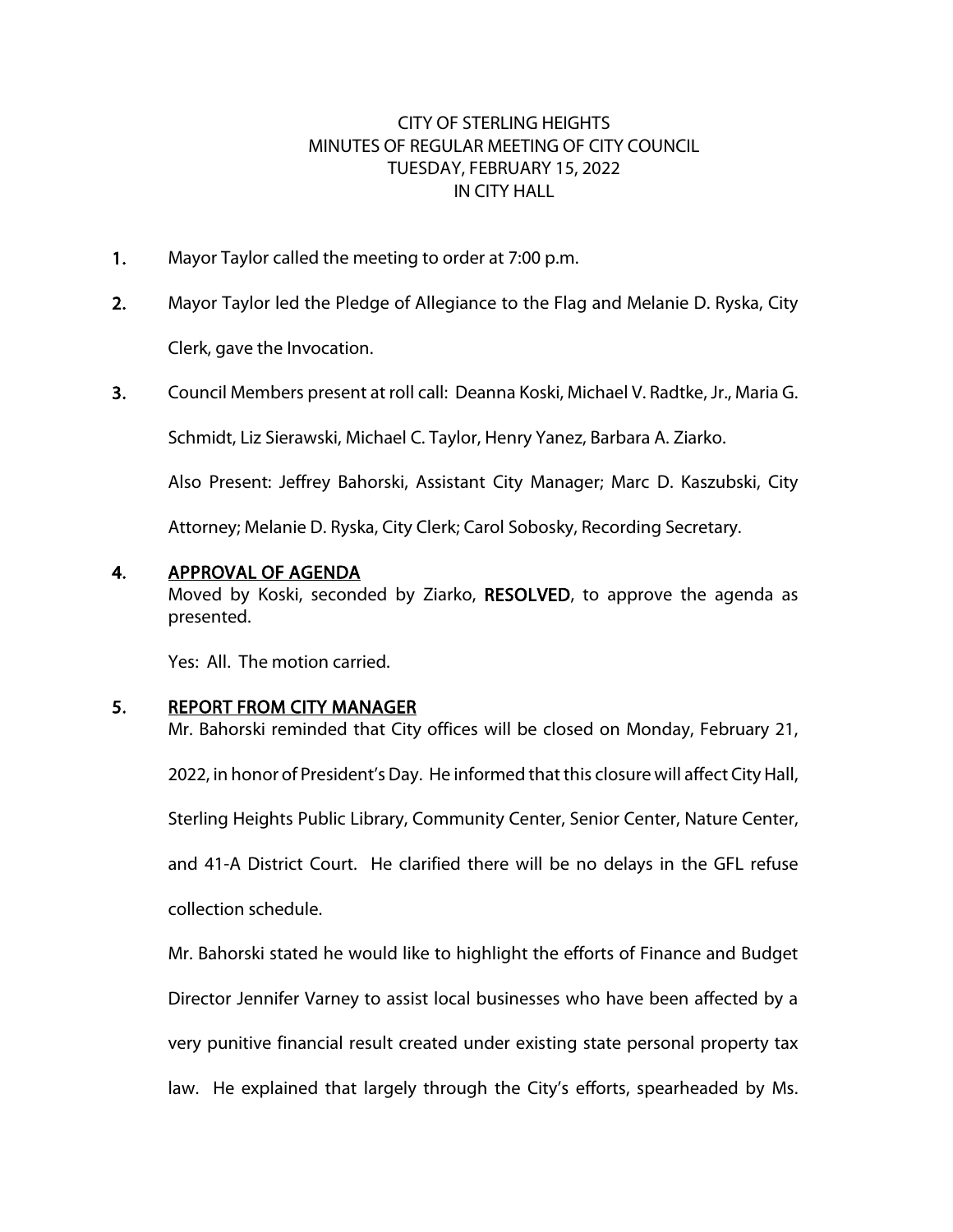Varney, there is some hope that, through new state legislation, local businesses can avoid this costly outcome. He invited Ms. Varney to provide a brief presentation on this.

Finance and Budget Director Jennifer Varney explained that the State of Michigan passed legislation in 2012 that exempted property used in manufacturing from personal property taxes. This exemption was phased in over seven years, beginning in 2016, and eligible property will be one hundred percent exempt after the upcoming 2022 tax year. This legislation included reimbursement for municipalities that essentially guarantee the continued receipt of personal property tax revenue at 2016 levels. This payment is received from the State of Michigan each year, and involves a complex calculation performed by the Michigan Department of Treasury. She noted that eligible businesses are required to file a form with the City every year in February in order to receive this exemption, but the current legislation does not allow for late filings, so if the form is not received by the City in time, the business does not receive the exemption for that year. She noted that this is a temporary problem, and recent legislation passed in December will require that, beginning in 2023, manufacturers will only need to claim the exemption for an item of property one time. They would then be required to rescind the claim if no longer qualified. She stressed that, in the meantime, a missed deadline can be very costly for a business, and there is nothing the City can do to provide relief. This year, fourteen out of the two hundred twenty-five eligible businesses in the City of Sterling Heights did not file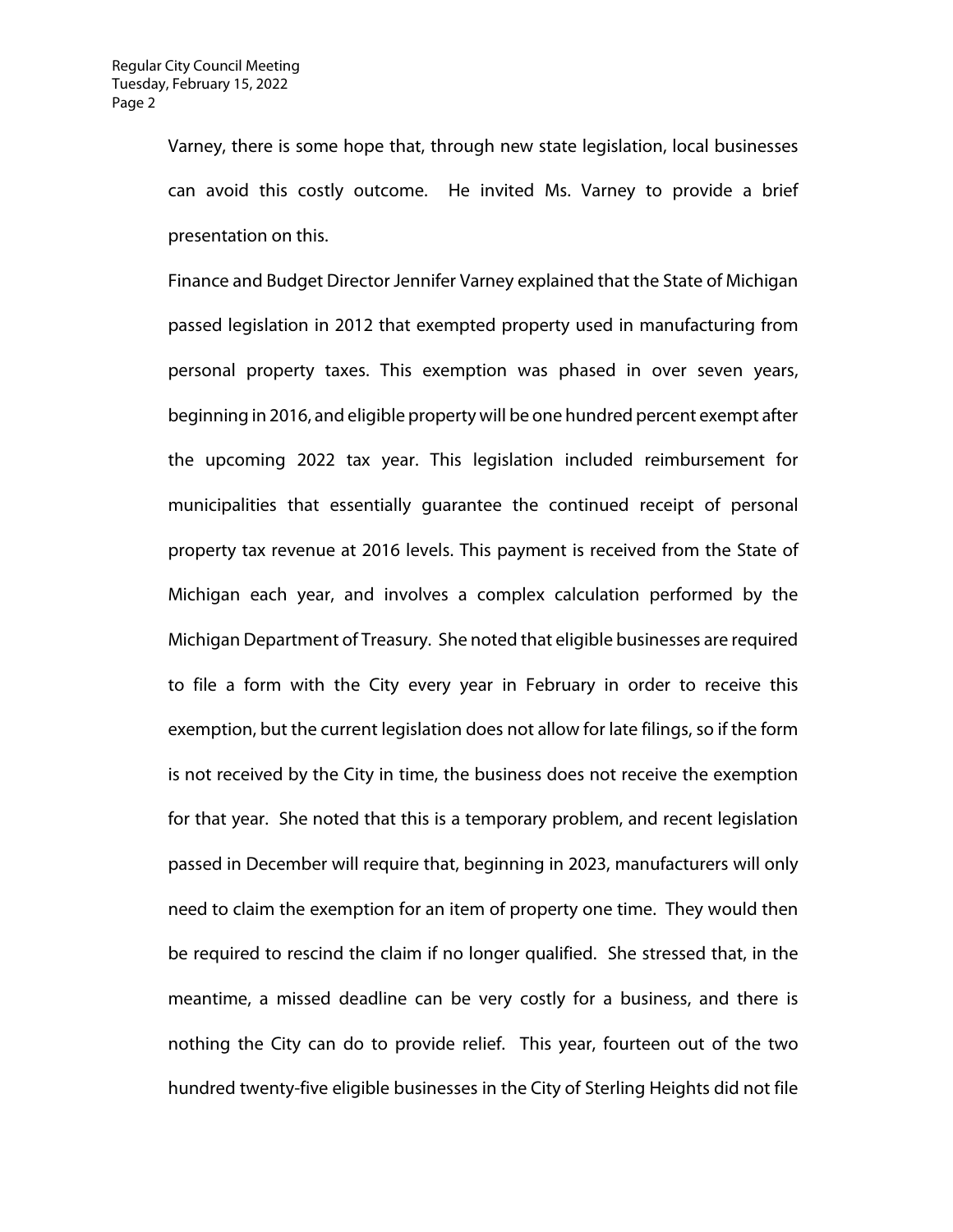their exemption form in time, resulting in a larger-than-anticipated tax bill for these businesses, possibly threatening the viability of the business in some cases. She explained that one business owed \$800,000 more in personal property taxes than the previous year due to the missed filing. She explained that City Administration wanted to find a way to help these businesses, and they contacted their State legislators in July to encourage a solution that would provide relief while still protecting the City's tax reimbursement from the State. She stressed they were very pleased when Senator Michael McDonald introduced Senate Bills 805 through 807 in January, which provides a mechanism for businesses who miss the deadline to claim the exemption for each year, while at the same time requiring a recalculation of the personal property tax reimbursement to ensure the City, as well as the County, School Districts and other taxing jurisdictions, do not lose out on this critical revenue. She added that, although they recognize there are complications to this recalculation that will need to be considered, they are in full support of the search for a solution. She assured that they will continue to monitor progress on these bills and will communicate with the business community and report back to City Council on any final resolution. She offered to answer questions.

Mr. Bahorski stated this concludes the City Manager's report for this evening. Mayor Taylor opened the floor for questions from Council members regarding the legislative update, but there were no questions.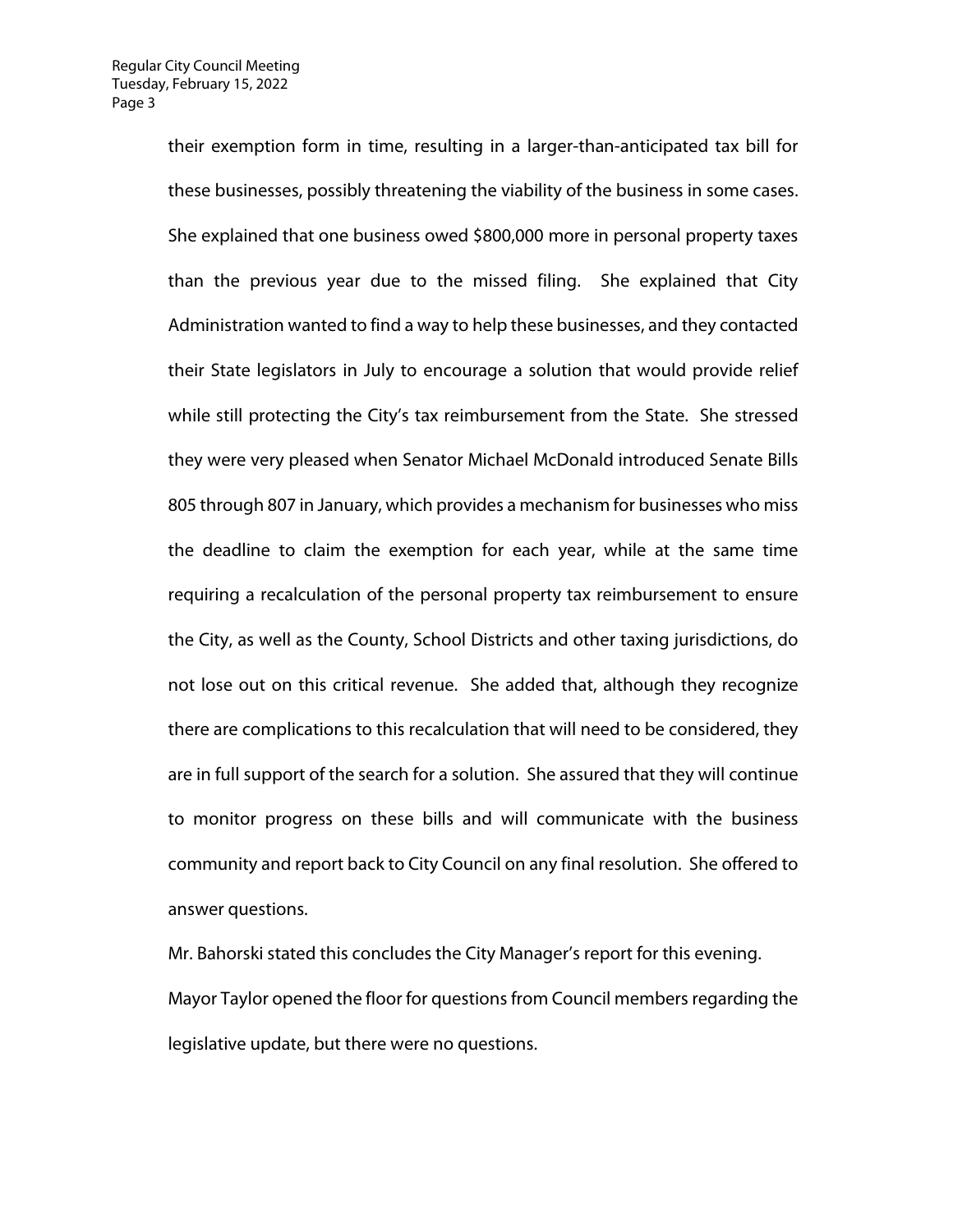Mayor Taylor expressed his appreciation to Ms. Varney for the update and added his appreciation for the work that Senator McDonald did to help those businesses.

#### 6. PRESENTATIONS

A. Mayor Taylor stated this is to adopt a resolution recognizing and congratulating the Pierobon Family on the milestone of reaching 45 years of successful business operations. He invited Assistant City Manager Jeffrey Bahorski to give a presentation.

Assistant City Manager Jeffrey Bahorski stated the Pierobon family has had 45 years of successful business operations, with many of those years based in the City of Sterling Heights. He invited Marco and Aidan Pierobon to step forward, and he highlighted their business legacy, starting with Luckmarr Plastics, Inc., and Accutek Mold & Engineering, Inc., from four facilities located on Stanley Drive in Sterling Heights. He explained the type of business they do and how their company grew from its humble beginnings in 1976 and is now known for returnable packaging for the automotive industry, transportation products, and recently acquired new business in the refrigeration appliance industry, while remaining family-owned and operated and being committed to staying rooted in this community. He added that Luckmarr Plastics continues to rely upon the inhouse talent of Accutek Mold and Engineering, Inc., for designing, machining, and repairing all tools. Mr. Bahorski stated the City is most appreciative of the positive impact that the Pierobon family businesses have had on Sterling Heights, providing countless jobs, and a positive economic impact on the local economy.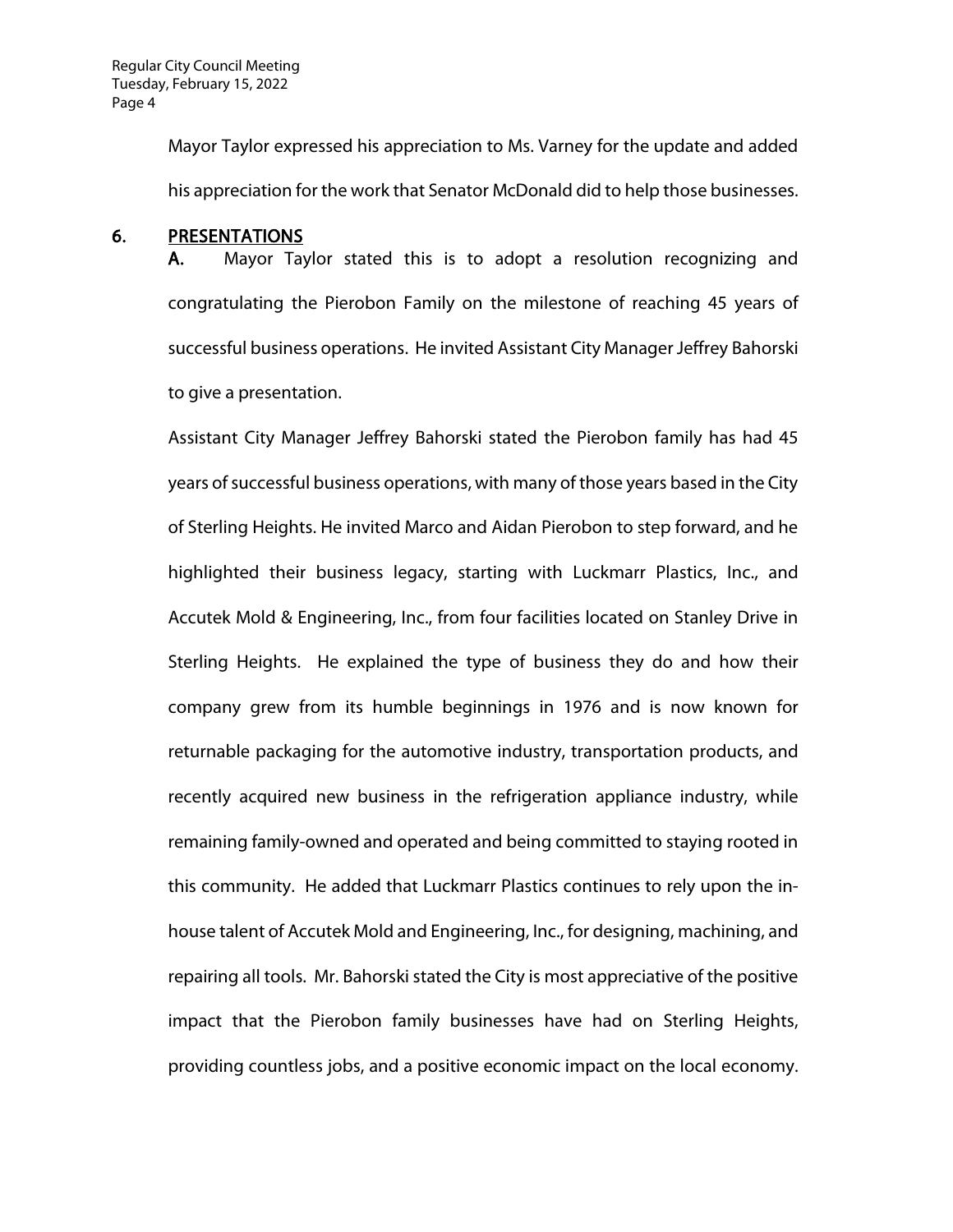He was certain the Mayor and City Council will join him in thanking the Pierobon family for 45 years, and a wish for another 45 great years.

Mayor Taylor presented the Resolution on behalf of City Council, and his photo was taken with Marco and Aidan Pierobon.

Mr. Marco Pieroban, of Luckmarr Plastics, Inc., and Accutek Mold and Engineering, Inc., stated that on behalf of his father, himself, his son, and their company, he thanked the City for this recognition, which means a lot to them. He stated they have been in Sterling Heights for forty-one of the forty-five years they have been in business, and when his dad purchased the four lots in Sterling Heights in 1981, they never realized what it would be like to be in business for forty-five years, going through the trials and tribulations as well as the successes and enjoyment they have had. He credited the City of Sterling Heights for being instrumental in their company's past and current success. They have enjoyed their location and have benefited from the services being offered. They look forward to the future and to continue calling Sterling Heights their home.

Moved by Sierawski, seconded by Schmidt, RESOLVED, to adopt the resolution recognizing and congratulating the Pierobon Family on the milestone of reaching 45 years of successful business operations.

Mayor Pro-Tem Sierawski thanked the Pierobon family for making Sterling Heights their home for their business, and she hoped they will continue to keep Sterling Heights their home for another forty-five years.

Yes: All. The motion carried.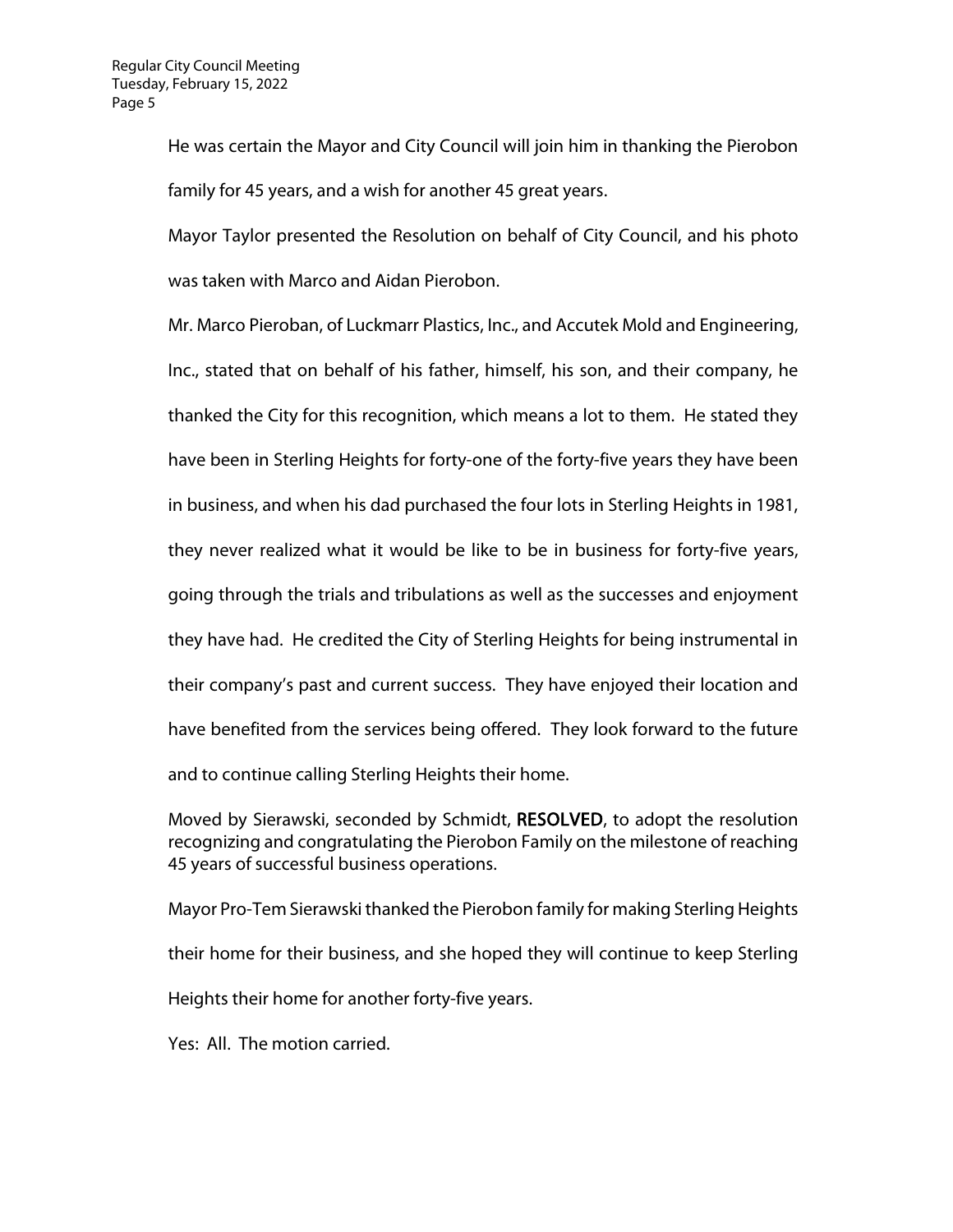B. Mayor Taylor stated this is a swearing-in ceremony for new Sterling Heights Police Officers. He invited Police Chief Dale Dwojakowski to give the presentation and conduct the swearing-in.

Police Chief Dale Dwojakowski stated they have five new officers to be sworn in, and he indicated this is the first time in his career as the Police Chief that they got to full staffing with their last set of hires in January. He stated these five new officers represent the seven additional officers that City Council funded by closing of the City's jail facility. In going to the Macomb County Sheriff's Department for this, they were able to save enough money to hire seven new additional officers, and he thanked the Council for that. They have two more officers they will be hiring in a couple of months, noting they can only train so many at a time. He introduced Anthony Vaccaro, Ryan Wisniewski, Nicholas Paige, Autumn Fettig, and Bryce Elliott, and provided a brief background on each one, noting that each of them brings a lot of experience and education, all from neighboring jurisdictions in the metro Detroit area and all coming here to call Sterling Heights their home. He was confident they will be here for twenty-five years working and protecting the residents of Sterling Heights.

Chief Dwojakowski swore in the five officers, and each of them took a moment to thank the City for this opportunity, and to thank their families for their support. Mayor Pro-Tem Sierawski congratulated and welcomed all of the officers, adding the City is proud of them. She thanked them for coming here to Sterling Heights to protect this City.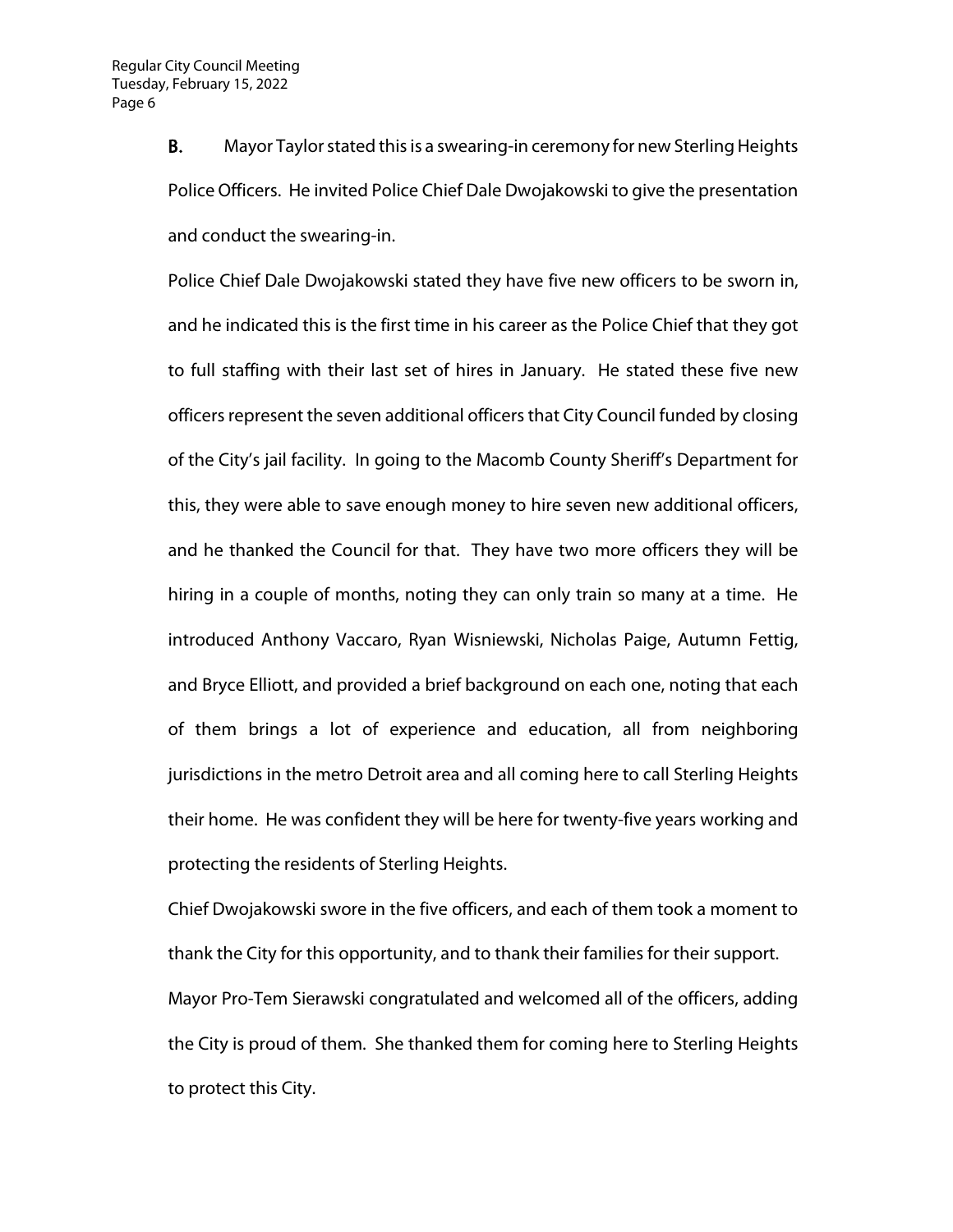Mayor Taylor thanked them for coming to the City of Sterling Heights, adding they are always excited to have new officers come in. He stressed the Police Department's reputation is now theirs to guard and do everything they can to protect the City and the reputation of the Police Department. He stressed that for generations, the men and women of the Police Department have earned that reputation, adding they have one of the best departments in the State of Michigan and around the country. He expressed confidence that they can live up to that expectation, and he assured the City will do whatever it can to support them. He added that the 134,000 residents of this City love their police department and are proud of the work they do. He stressed they have a great Police Chief and great Administration to keep this City what it is. He thanked them for their dedication in public service and wished them well.

# 7. CONSENT AGENDA

Mayor Taylor stated this item is consideration of the Consent Agenda. He opened

the floor for public comments.

• Ken Nelson – Item 7-J; pulled back-up and claimed this is adding \$12.5 million in additional debt; noted a petition of the people can overturn this.

Moved by Koski, seconded by Ziarko, RESOLVED, to approve the Consent Agenda as presented:

- A. To approve the minutes of the Special Meeting of January 25, 2022.
- B. To approve the minutes of the Regular Meeting of February 1, 2022.
- C. To approve payment of the bills as presented: General Fund \$708,317.44, Water & Sewer Fund - \$4,186,117.97, Other Funds - \$1,983,106.04, Total Checks - \$6,877,541.45.
- D. RESOLVED, to accept the proposal by Nordicom Technologies, Inc., 43155 Main Street, Suite 2208, Novi, MI 48375, for maintenance and daily administration of the City's wide area network infrastructure through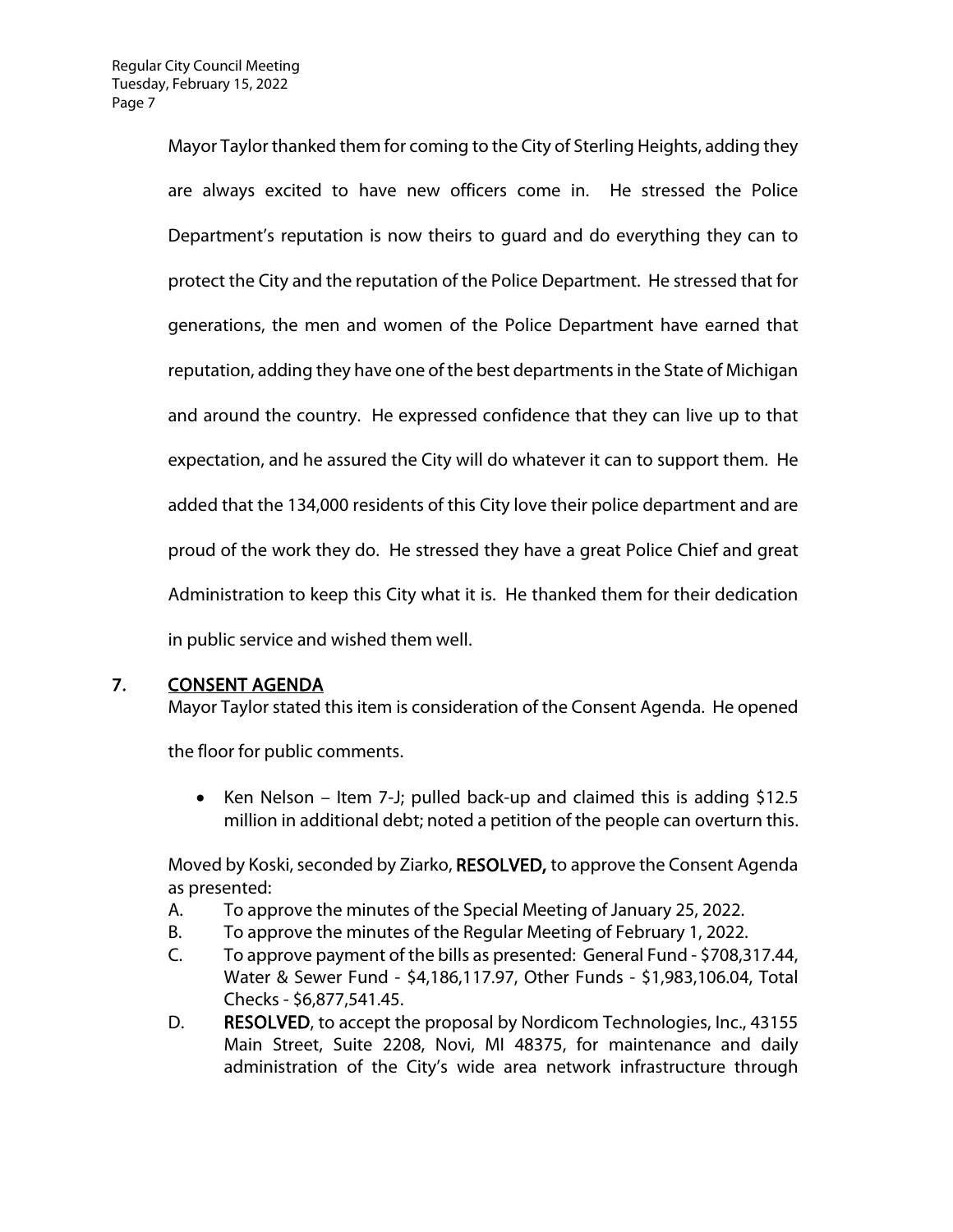December 31, 2022, at a cost of \$3,000 per month and authorize the City Manager to sign all required documentation on behalf of the City.

- E. RESOLVED, to purchase automobile and light truck parts from Genuine Auto Parts Company, d/b/a NAPA Auto Parts, 2999 Wildwood Parkway, Atlanta, GA 30339, at pricing available through a Sourcewell cooperative purchasing contract, #032521-GPC, through March 2, 2023.
- F. RESOLVED, to purchase twenty (20) model X26P Tasers, with accessories, from Axon Enterprise, Inc., 17800 N 85<sup>th</sup> Street, Scottsdale, AZ 85255, at pricing available through the State of Michigan MiDeal cooperative purchasing program, contract #071B4300067, in the cumulative amount of \$23,900, and authorize the City Manager to sign all agreements in conjunction with this approval.
- G. RESOLVED, to:
	- 1. Purchase five (5) Motorola APX 6500 800 MHz mobile radios, accessories, and installation services from Motorola Solutions, Inc., 1301 E. Algonquin Road, Schaumburg, IL 60196, at pricing available through the State of Michigan's MiDeal cooperative purchasing program, contract #190000001544, at a total cost of \$29,581.25; and,
	- 2. Authorize a budget amendment in the amount of \$29,581.25 from State Forfeiture Fund reserves.
- H. RESOLVED, to approve the Master Lease/Purchase Agreement with Great American Financial Services Corporation, 625 First Street SE, Cedar Rapids, IA 52401, for the leasing of thirty-four (34) multi-functional devices and fifteen (15) single function devices at pricing available through a Michigan Intergovernmental Trade Network cooperative request for proposals, with maintenance and repair, supplies, software, installation, and training through Applied Imaging, 46620 Ryan Ct., Novi, MI 48377, for a five-year period and to authorize the City Manager to sign all documents required in conjunction with this approval.
- I. RESOLVED, to adopt the resolution designating February 2022, as Michigan 2-1-1 Month in the City of Sterling Heights and increase awareness of the beneficial services available to those residents in need.
- J. RESOLVED, to adopt the Notice of Intent Resolution for Capital Improvement Bonds for Water Project.
- K. RESOLVED, to approve final payment to The LaSalle Group, Inc., 30375 Northwestern Hwy., Farmington Hills, MI 48334, in the amount of \$105,219.61, plus interest on retainage, for construction of the Plumbrook Nature Trail between Joseph J. Delia, Jr. Major Park and Sterling Heights Nature Preserve – Bid Package #7.
- L. RESOLVED, to receive the lawsuit, Harvey v. City of Sterling Heights, et al.; United States District Court Case No. 2:21-cv-12926.

Yes: All. The motion carried.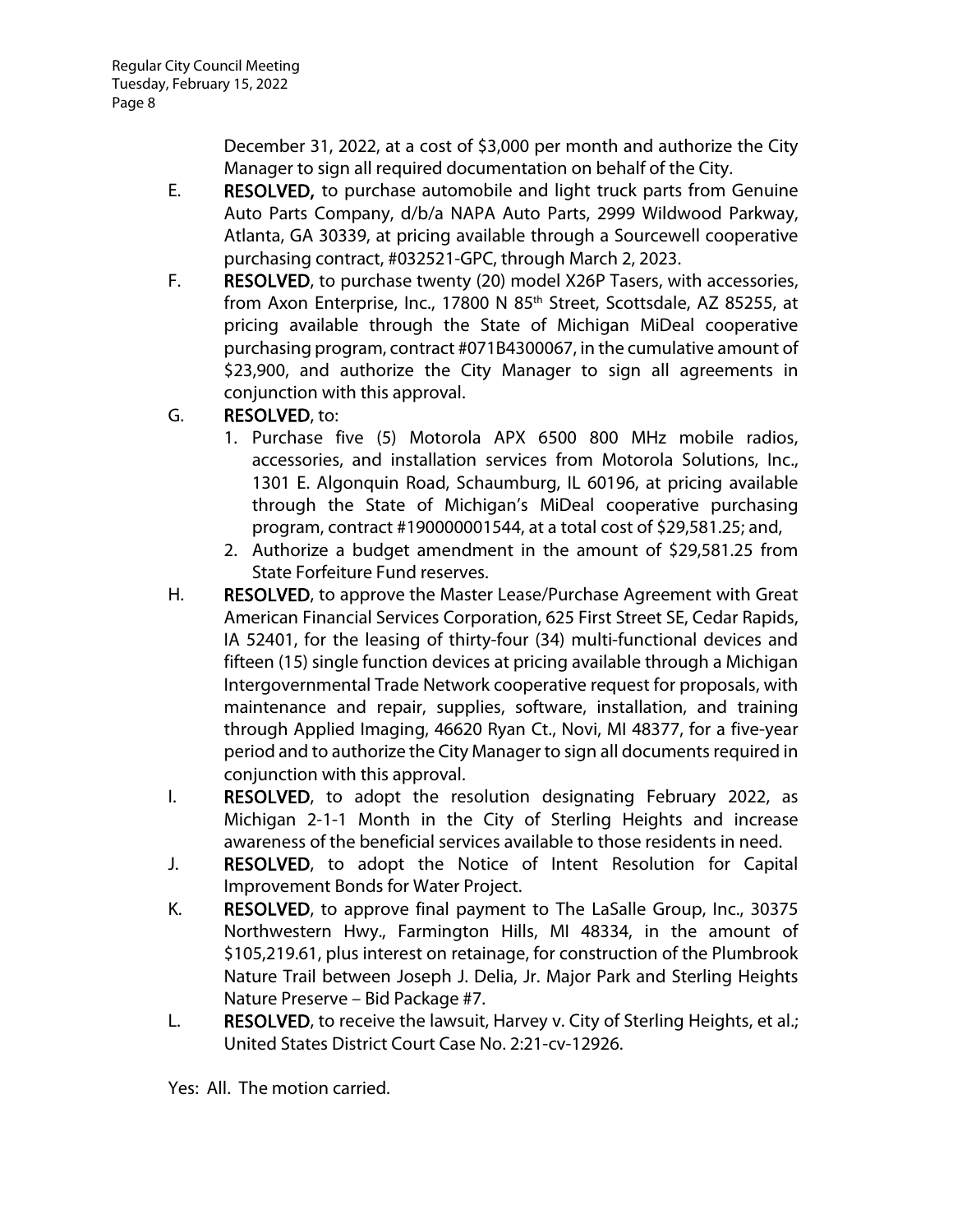## 8. CONSIDERATION

A. Mayor Taylor stated this is to consider appointments to the City of Sterling

Heights boards and commissions. He opened the floor for public comments, but

no one from the audience spoke.

### Ethnic Community Committee

Mayor Taylor explained this is a mayoral appointment, and he would like to

nominate Naketa Jones to the partial term expiring on June 30, 2022.

Moved by Radtke, seconded by Taylor, RESOLVED, to appoint Naketa Jones to the Ethnic Community Committee to a term ending June 30, 2022, subject to the appointee meeting the qualifications set forth in Charter §4.03 and taking the oath of office within two weeks.

Yes: All. The motion carried.

#### CommUNITY Alliance Commission

Moved by Schmidt, seconded by Ziarko, RESOLVED, to appoint Cynthia Bjornson to the CommUNITY Alliance Commission to a term ending June 30, 2023, subject to the appointee meeting the qualifications set forth in Charter §4.03 and taking the oath of office within two weeks.

Yes: All. The motion carried.

### Election Commission

Moved by Sierawski, seconded by Radtke, RESOLVED, to appoint Theresa Leslie-Robinson to the Election Commission to a term ending June 30, 2023, subject to the appointee meeting the qualifications set forth in Charter §4.03 and taking the oath of office within two weeks.

Yes: All. The motion carried.

#### Solid Waste Management Commission

Moved by Ziarko, seconded by Schmidt, RESOLVED, to appoint Zachary Overman to the Solid Waste Management Commission to a term ending June 30, 2024,